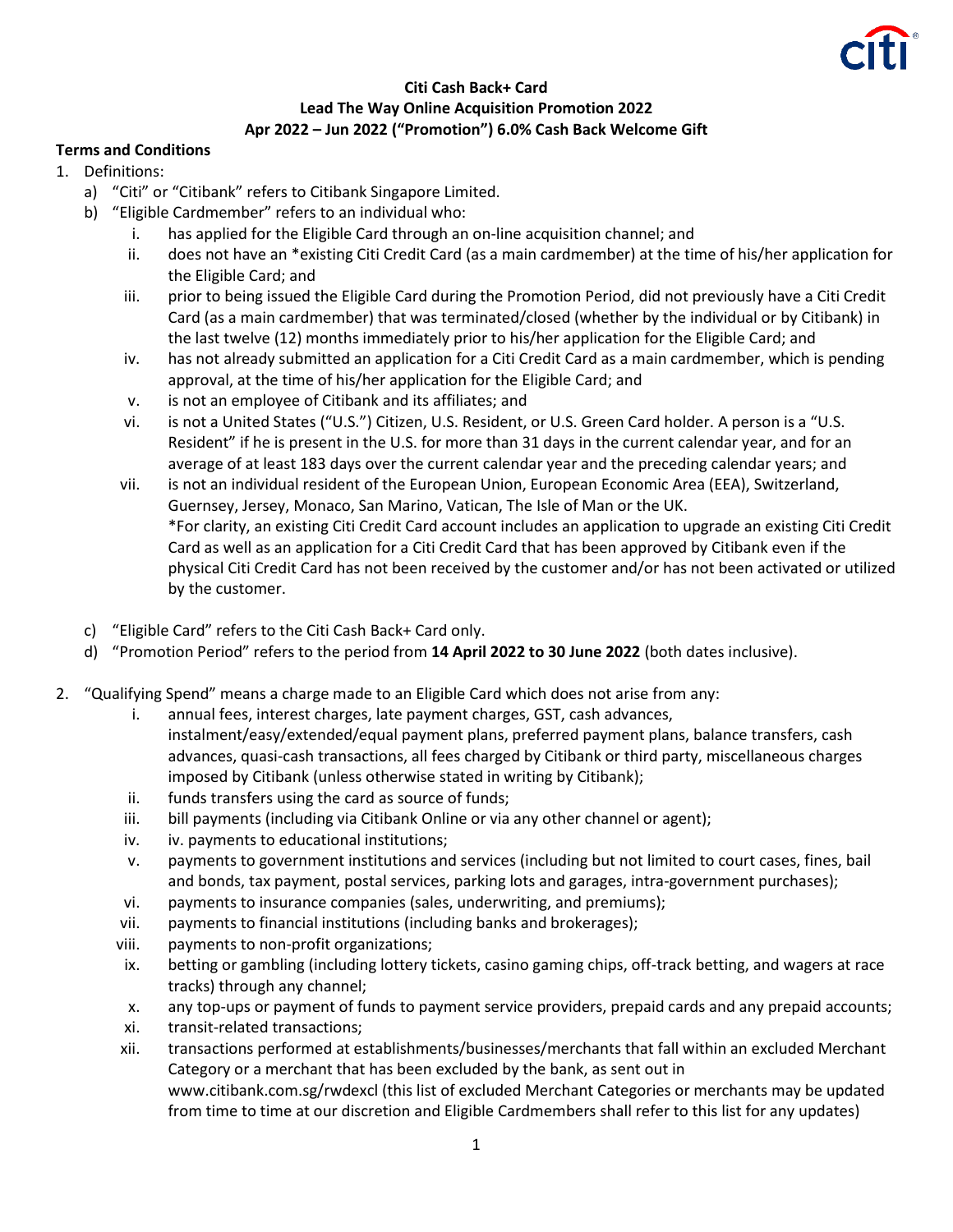

- 3. "Qualifying Period" refers to the period starting from the Eligible Card approval date to the **end of that calendar month** ("First Month") and, **two full calendar months** immediately after the end of that First Month. Example: if the Eligible Card is approved on 14 April 2022, the Qualifying Period will be from 14 April 2022 (i.e. card approval date) to 30 June 2022 (i.e. **two** full calendar months starting from April), both dates inclusive.
- 4. By participating in this Promotion, the Eligible Cardmember authorizes Citibank to send Short Message Service ("SMS") notifications pertaining to the Promotion to him/her.
- 5. An Eligible Cardmember who meets all of the conditions below will qualify to receive **6.0% Cash Back** ("Welcome Gift") set out below:
	- a. applies for the Eligible Card within the Promotion Period via an online application (an online application is an application made via Citibank's online application platform or such other online platforms through which an application may be made); and
	- b. the application for the Eligible Card must be approved and successfully opened within 30 days from the date of application.

| <b>Cash Back</b>  | 1.6% ("Base Rate")                                                                                                                                                                                                                                                                                                               | $\ddot{}$ | 4.4% ("Bonus Rate")                                                                                                                                                                                                                               | = | 6.0% Cash<br><b>Back</b> |
|-------------------|----------------------------------------------------------------------------------------------------------------------------------------------------------------------------------------------------------------------------------------------------------------------------------------------------------------------------------|-----------|---------------------------------------------------------------------------------------------------------------------------------------------------------------------------------------------------------------------------------------------------|---|--------------------------|
| <b>Conditions</b> | Base Rate will be applied on Eligible<br>Retail Purchases in accordance with<br>the Citi Cash Back+ Card<br>Cardmember's Agreement^ (refer to<br>Section 3 Issuance of Cash Back).<br>There is no cap to the amount of<br>cash back earned under the Base<br>Rate.<br>^refer to<br>www.citibank.com.sg/CBPCA for full<br>details |           | Bonus Rate will be applied<br>only in respect of and up<br>to the first S\$4,000<br>Qualifying Spend made<br>during the Qualifying<br>Period ("Bonus Cash Back<br>Amount"). Accordingly,<br>the Bonus Cash Back<br>Amount is capped at<br>S\$176. |   |                          |

- 6. The Bonus Cash Back Amount will be credited to the Eligible Card **within three (3) calendar months** from the end of the Qualifying Period given that all the conditions in Clause (5) have been satisfied.
- 7. In the event that the Eligible Cardmember's Eligible Card is not activated, inactive, terminated or closed (whether by the individual or by Citibank) prior to the date of crediting the Bonus Cash Back Amount, Citibank reserves the right to forfeit the Bonus Cash Back Amount.
- 8. The Bonus Cash Back Amount credited under this Promotion (i) cannot be used to offset against any minimum payment due and (ii) cannot be withdrawn from the Citi Credit Card account in cash.
- 9. An Eligible Cardmember whose Eligible Card is not in good standing or is otherwise closed/terminated and/or suspended (whether closed/terminated/suspended by the Eligible Cardmember or Citibank or for any reason whatsoever) at any time before the fulfilment of the Bonus Cash Back Amount will not be entitled to receive any Bonus Cash Back Amount on or after the date on which the Eligible Card is closed/suspended/terminated.
- 10. In the event that the Eligible Cardmember has accumulated the Qualifying Spend on his/her Eligible Card within the Qualifying Period, but has some of his/her transactions made during the Qualifying Period reversed/refunded/rejected, Citibank reserves the right to forfeit/clawback the Bonus Cash Back Amount.